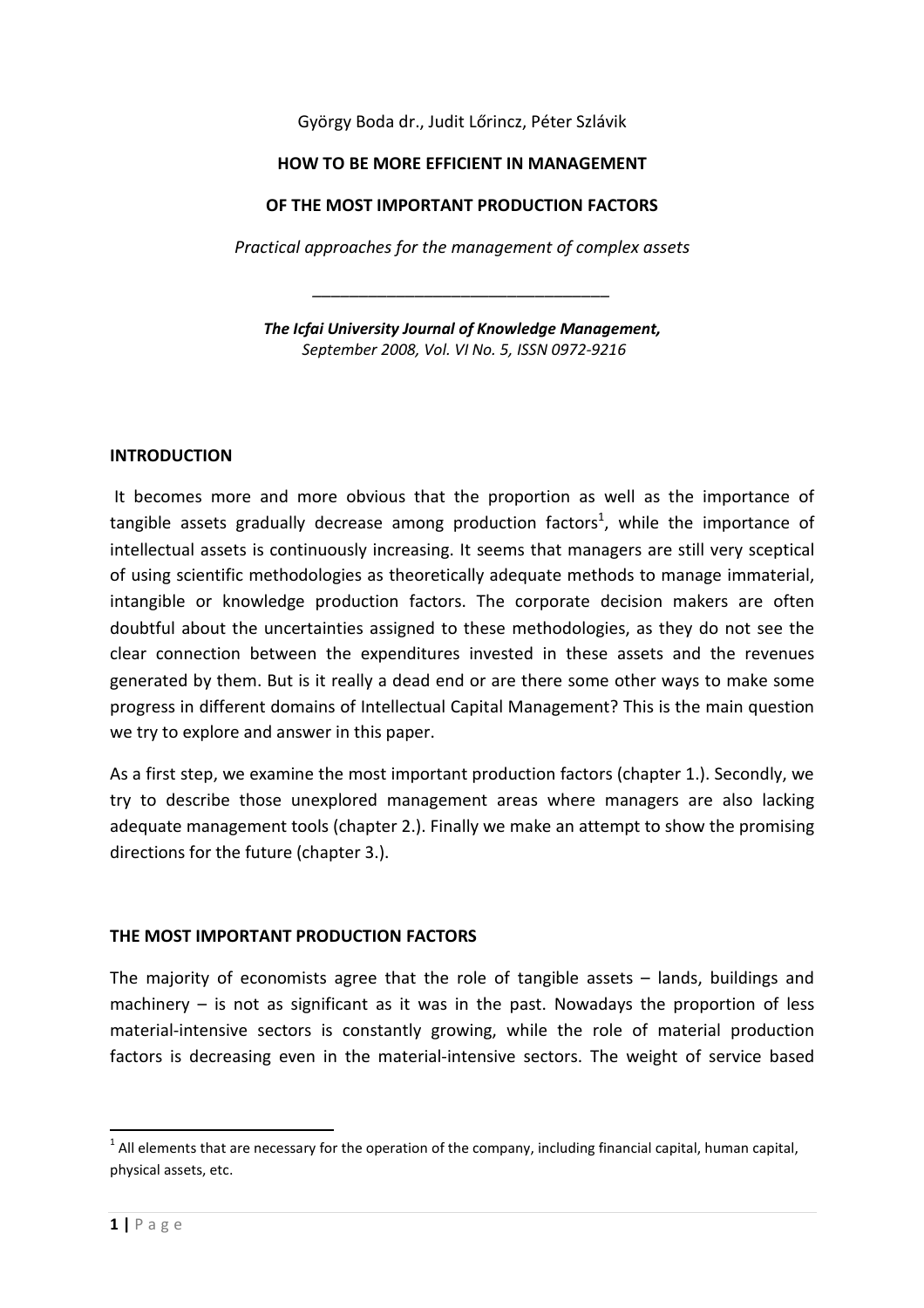corporate activities in the contribution to GDP is already higher than the total proportion of agricultural and industrial activities (see first part of Figure 1).

Parallel to the increasing role of the service sector the proportion of intangible elements of production factors (e.g. competency, client and organization related assets) is also growing. A significant part of intangible production factors is represented by people. The growing importance of this human factor is accompanied by the evolution of human freedom.

Capital owners of physical assets will face challenges in this new environment. They used to control the economy by owning the physical (tangible) production factors, however these days as a result of the previously described tendency a significant part of production factors are owned by the people themselves<sup>2</sup>, who are not closely tied to these original capital owners. This means the fall of the monopoly of conventional capital. Due to this the capital owners need new management techniques to better control the mix of production factors.

 $\overline{a}$ 

 $2$  E.g.: customer relationships, knowledge, innovation capability, etc.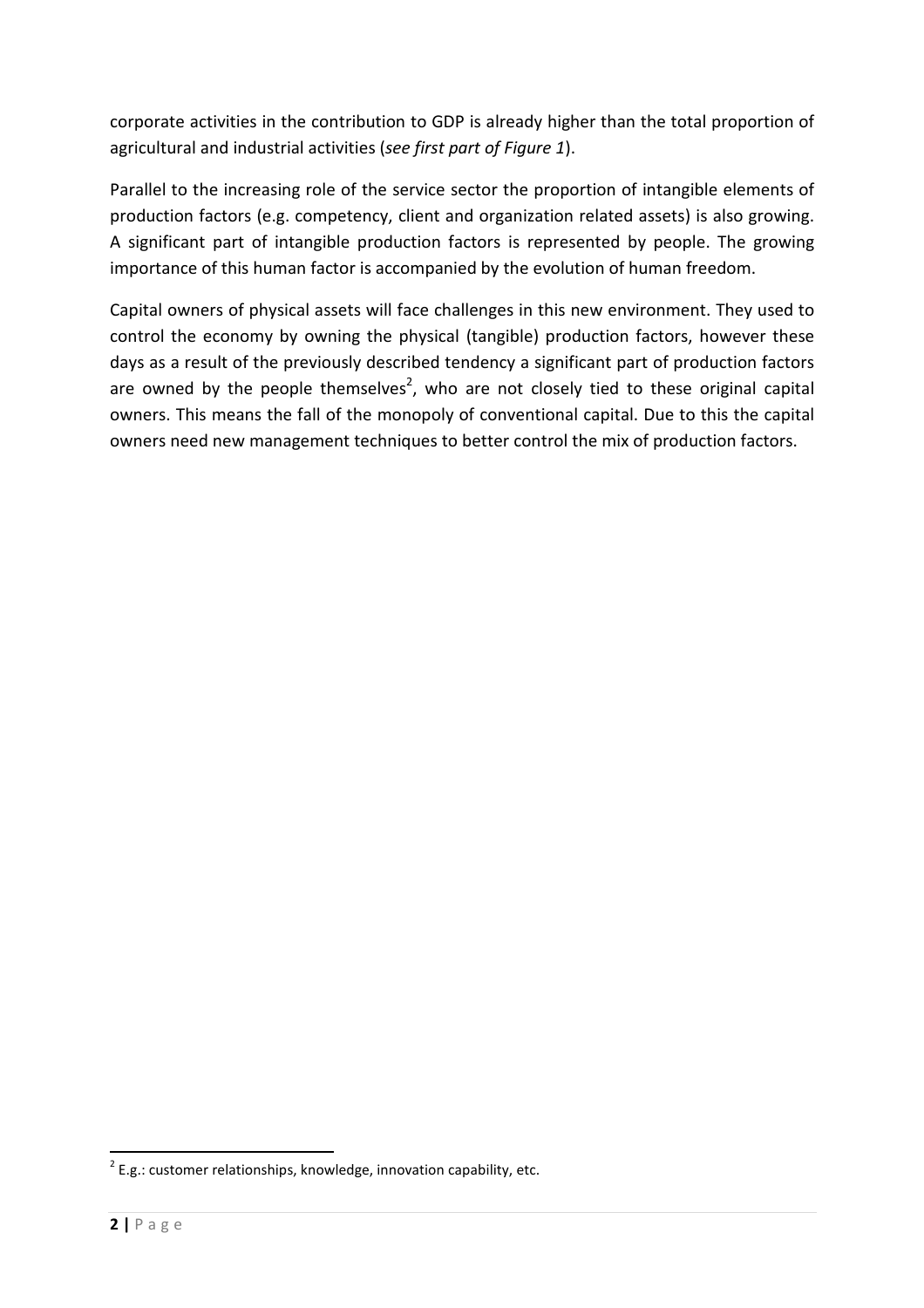

The changing role of production factors<sup>3</sup>

Some parts of intellectual capital are easier to control than others. Therefore company managers should concentrate on those intellectual production factors which are more manageable. If the management of intellectual capital<sup>4</sup> is at least partly solved, then a

 $3$  This chart was made based on the tendencies of the well developed OECD countries.

 $<sup>4</sup>$  The ownership of intellectual assets. In the general terminology these categories (intellectual assets and</sup> intellectual capital) are often used as synonyms.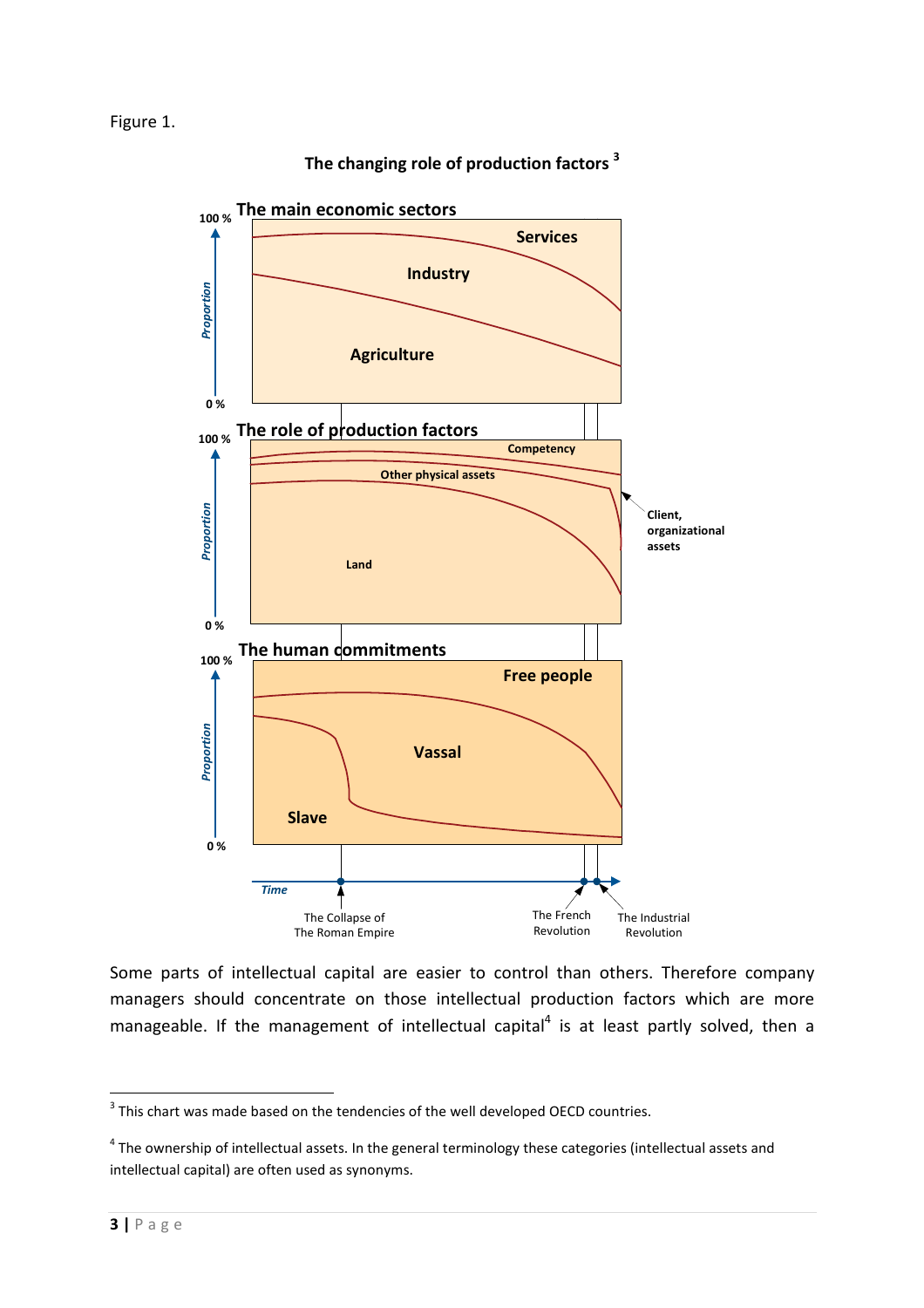certain part of the intellectual capital will be controlled and owned by the company and its owners.

Managers are familiar with the bookkeeping recommendations of the Accounting Laws and Regulations, or the International Accounting Standards. And they surely know the balance sheet itself, which shows the assets of a firm. But are all the important assets taken into account in regular balance sheets? Not entirely. Conventional accounting does not support the overview of both tangible and intangible production factors. Let's think about clientele of companies, organizational factors, or knowledge and competence of employees, which are all basic elements of corporate operation and are essential in generating profit. None of these elements are presented in the conventional balance sheet. Therefore instead of the official, conventional balance sheets, company owners and managers should think according to the more complex Total Asset Model shown in Figure 2.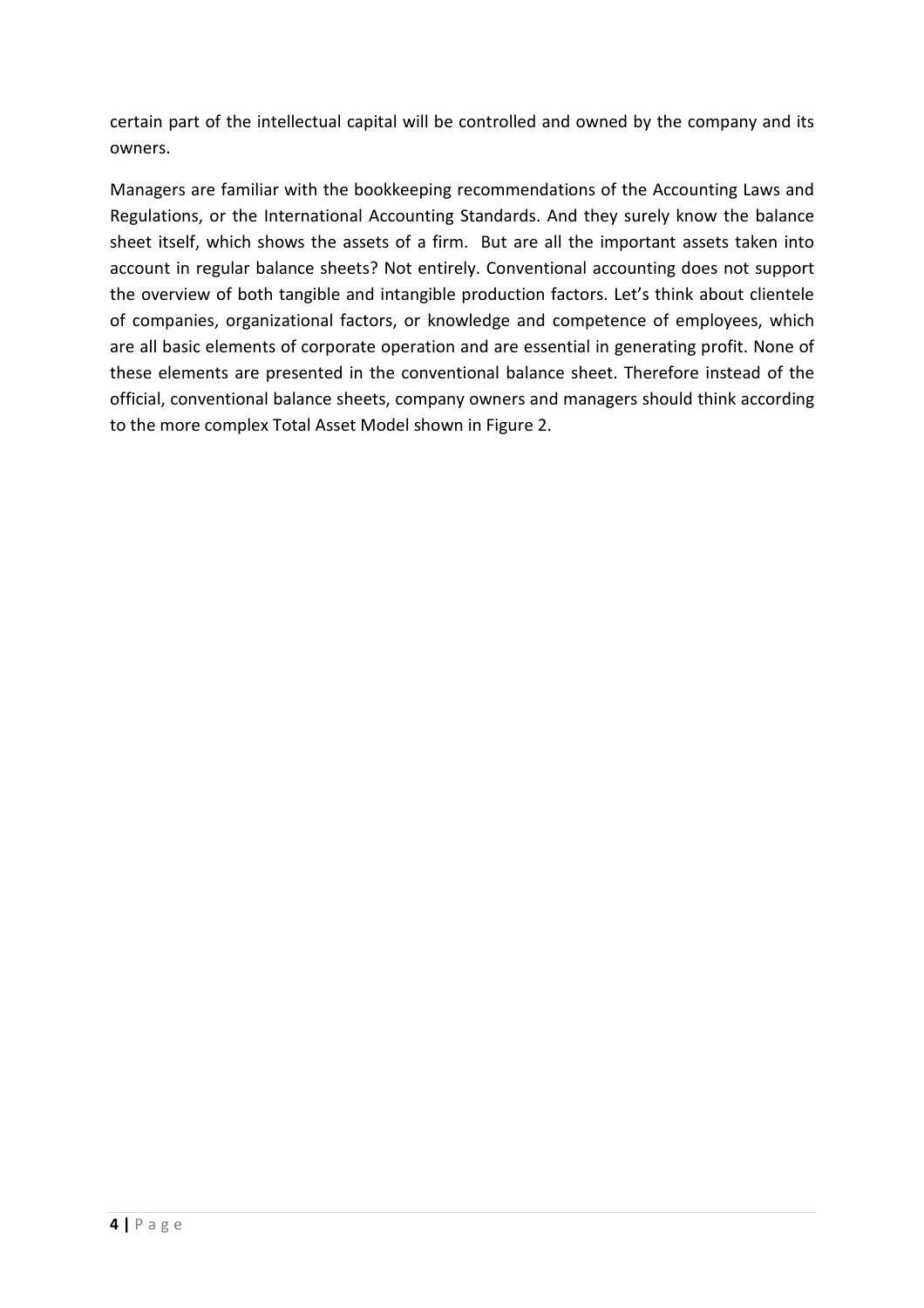#### Figure 2.



The most popular Total Asset Model<sup>5</sup>

The "Invisible" Balance Sheet Source: Karl-Eric Sveiby ©

The Total Asset Model expands the traditional balance sheet with new corporate production factors such as relationship assets or organizational assets. One could say that invisible<sup>6</sup> assets are "under the surface" and clearly separated from the well-known visible assets. If we consider it from the ownership point of view, it becomes obvious that these invisible assets are differentiated by the possibility of ownership. A part of the invisible equity is owned by the shareholders, while another part is similar to debts and obligations. The exact proportion of shareholder's invisible equity and intangible debts and obligations depends on how well the intangible assets are managed. The Total Asset Model attracts attention among managers, because unlike conventional accounting reports it takes into account the complex production factors.

This model is very important in visualizing the invisible intangibles, but like all models it has some misleading elements. The Total Asset Model gives the illusion that the assets – tangible

<sup>&</sup>lt;sup>5</sup> Detailed description of originals (Edvinsson, Sveiby, Stuart, etc.)

 $<sup>6</sup>$  Invisible, intellectual and intangible terms are used as synonyms throughout the text.</sup>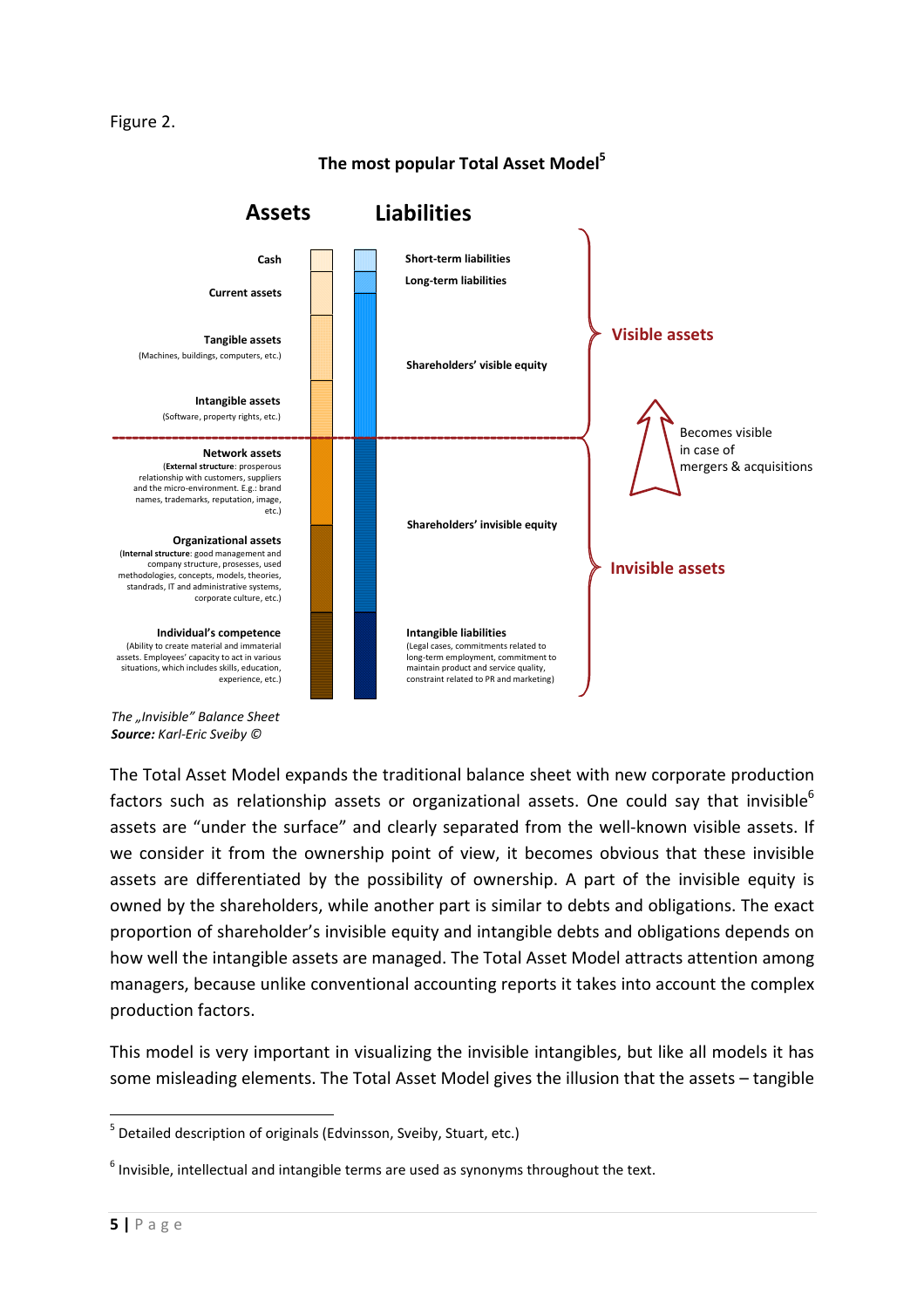and intangible – are isolated and clearly separated from each other. In addition to this illusion of separation there is another imperfection with this Total Asset Model. In our current belief there is one more intellectual asset missing from the model.

Some years ago we have met and soon entered into partnership with a Belgian consulting company named AREOPA<sup>7</sup>. This cooperation helped us to widen our view and to share knowledge. From our Belgian partner we have learnt a new model<sup>8</sup>, which gives a much more realistic and complex depiction of the corporate assets (see Figure 3.). Beyond that, what we have learnt from AEROPA is not only that there exists a better model in which the traditionally known and the newly recognized production factors are combined and closely interrelated, but also that another production factor exists, which the Total Asset model shown in Figure 2. does not mention: the strategic alliance capital.

Figure 3.



AREOPA 4-leaf® Model

The model clearly presents that there are overlaps among the four main production factors. For example the value related to a customer – that we know due to the cooperation with one of our strategic partners (i.e. subcontractor with specific knowledge) – is presented in SA-CC category.

 $7$  www.areopa.com

 $^8$  The model is called AREOPA 4-leaf Model®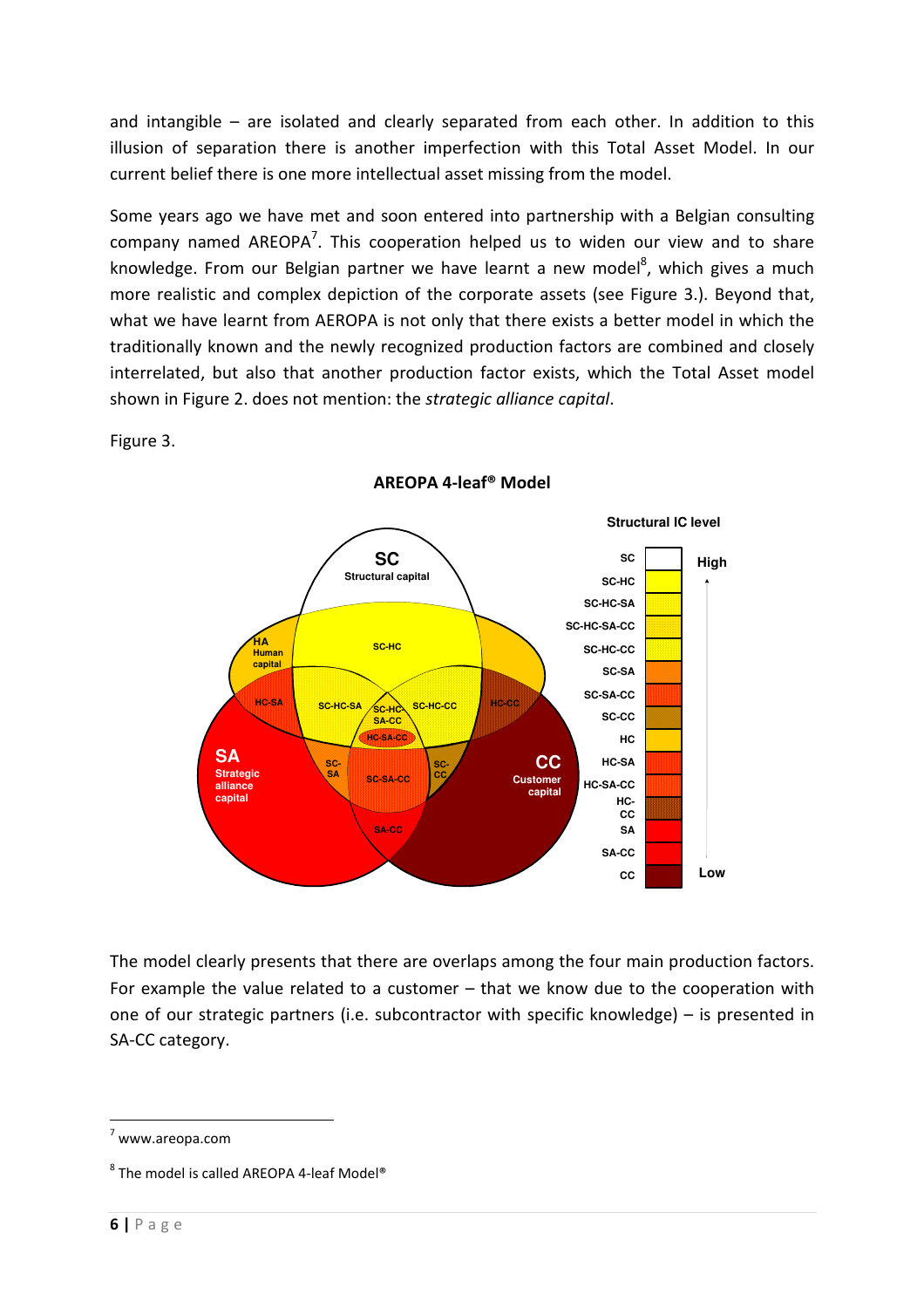For each segment of the 4-leaf model, AREOPA has developed a series of econometric calculations and related questionnaires which allow the calculation of segment's value.

Our fundamental economic instincts – based on our culture which we have inherited from the Greeks – force us to compete. For continuous development in economy some competition is generally needed, but total competition without any cooperation isn't always profitable or effective. If companies do not regard competition as the only way of creating value, they could gain a lot immediately. This is especially true for production factors derived from knowledge. Their sharing does not mean that the one who shares will have less. The opposite result is more likely, and our experience shows that the one will have more, if the rule of sharing is respected and carefully kept<sup>9</sup>.

After studying AREOPA's 4-leaf model we made some extensions to it and by doing this we defined a new total asset model. There are two major differences between the original 4 leaf model and the extended one:

- 1. We have **presented the tangible assets** that have strong interrelation with intangibles.
- 2. We have replaced the "capital" by "asset". By doing this we would like to emphasise that the existence of an intellectual element has an asset type of manifestation (i.e. the intellectual element is identifiable and measurable). On the other hand in case of every asset we can investigate the ownership structure (i.e. up to what proportion the company owns, therefore controlls the asset). In this aspect "capital" refers to the ownership structure (similar to liabilities side of the balance sheet).

 $9$  The rules of sharing intangibles are much more complicated than sharing the tangibles, which could be a topic of another paper.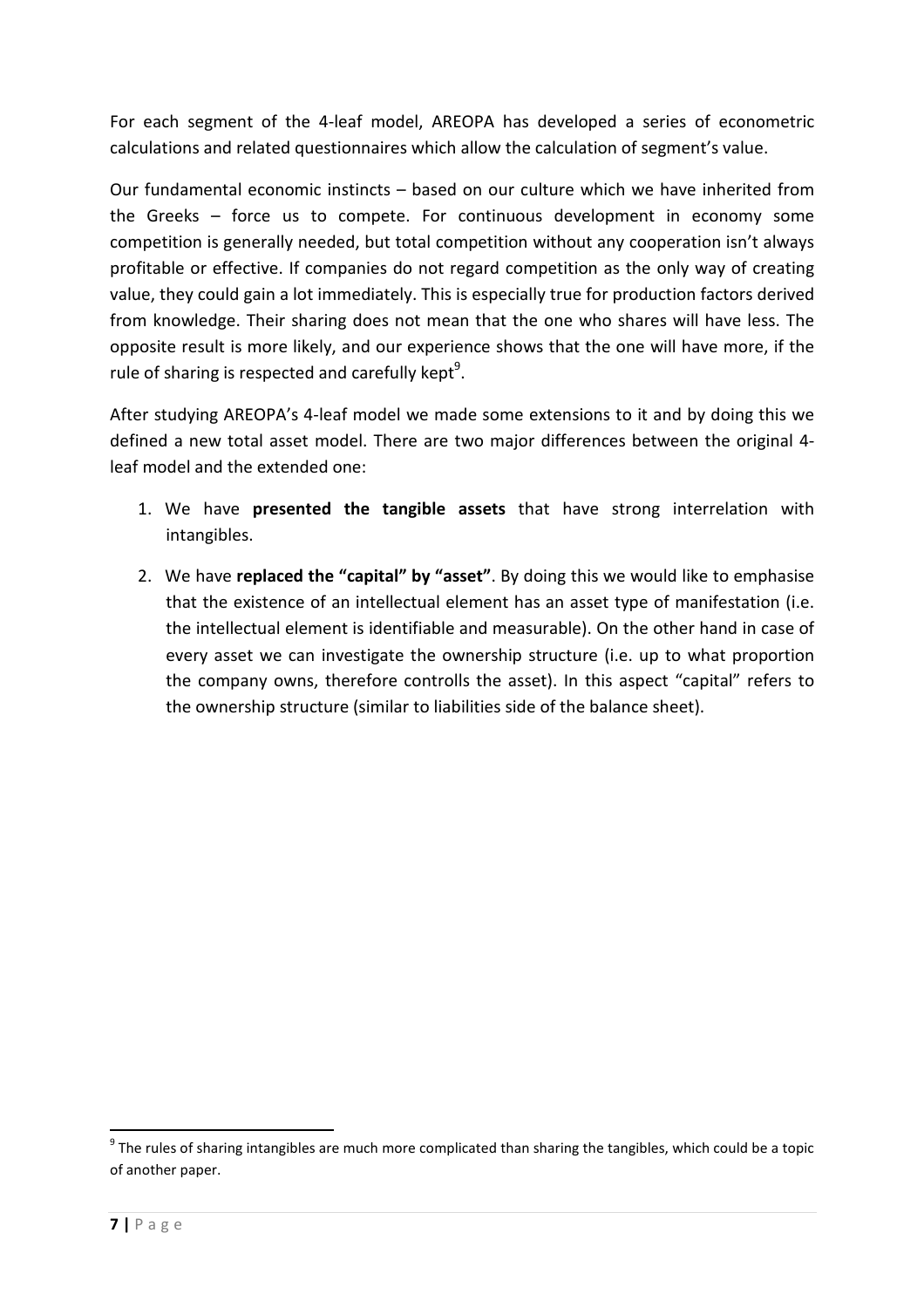

Extended Total Asset Model based on the AREOPA 4-leaf® Model<sup>10</sup>

In this adjusted 4-leaf model (Figure 4.), tangible assets complete the intangibles, and thus without the intangible assets there would be a gaping hole. In this sense the tangibles are depending on intangibles and not conversely. A good example of the interrelationship between tangibles and intangibles is when obtaining a computer without having the proper knowledge to use it there is an asset in the balance sheet which brings no added value to corporate operations and therefore to the value of the enterprise. On the other hand if there exists the specific knowledge needed to use the new computer, value is added to the enterprise which is already larger than the purchase price of the computer.

The coloured scales on the right side of the Figure 3. and 4. describe how much we can structure and control each category. The higher the asset is presented on the scale, and thus the more light-coloured it is, the more it can be owned and controlled by a company. In such a way this asset model gives a much more realistic overview about the sharing rules of intangibles among their owners.

This concept cannot be complete without examining the relationship between intangibles and knowledge, so we should investigate what are the components of knowledge. Valuable knowledge always has both explicit and tacit elements, which are present in intellectual

 $10$  In this figure we have completed the 4-leaf Model of AREOPA with the dimension of tangible assets. By doing this we would like to emphasize that the presence of intellectual capital is always closely relating to tangible assets.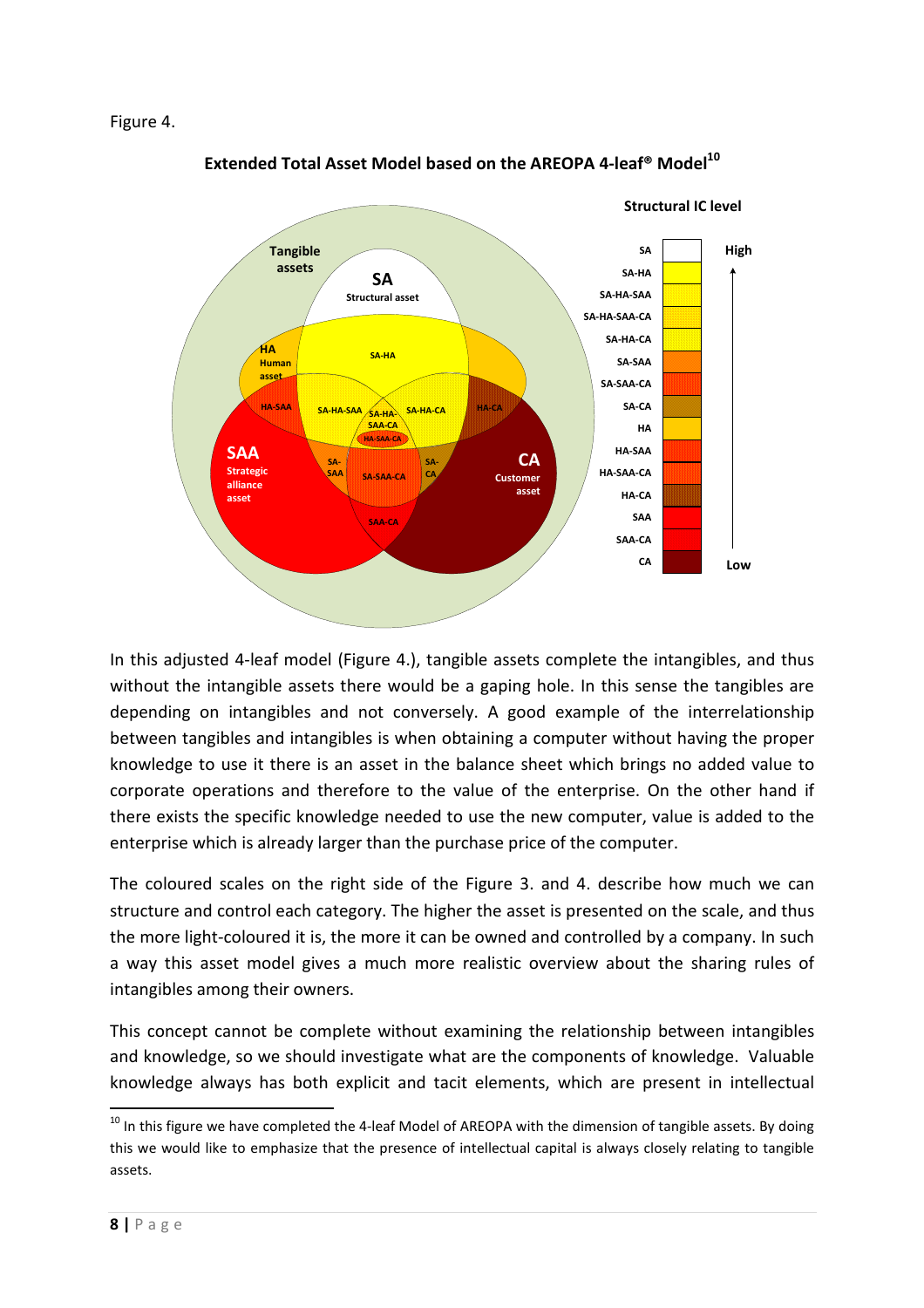capital. Both Figure 5. and Figure 6. show that owning all elements of knowledge is impossible.

Figure 5.



### The tacit dimension – I.

Knowledge Building Process & Intellectual Capital Source: Ludo Pyis, AREOPA

Figure 6.



Understanding

The Data-to-Wisdom curve

Source: Gene Bellinger, Durval Castro, Anthony Mills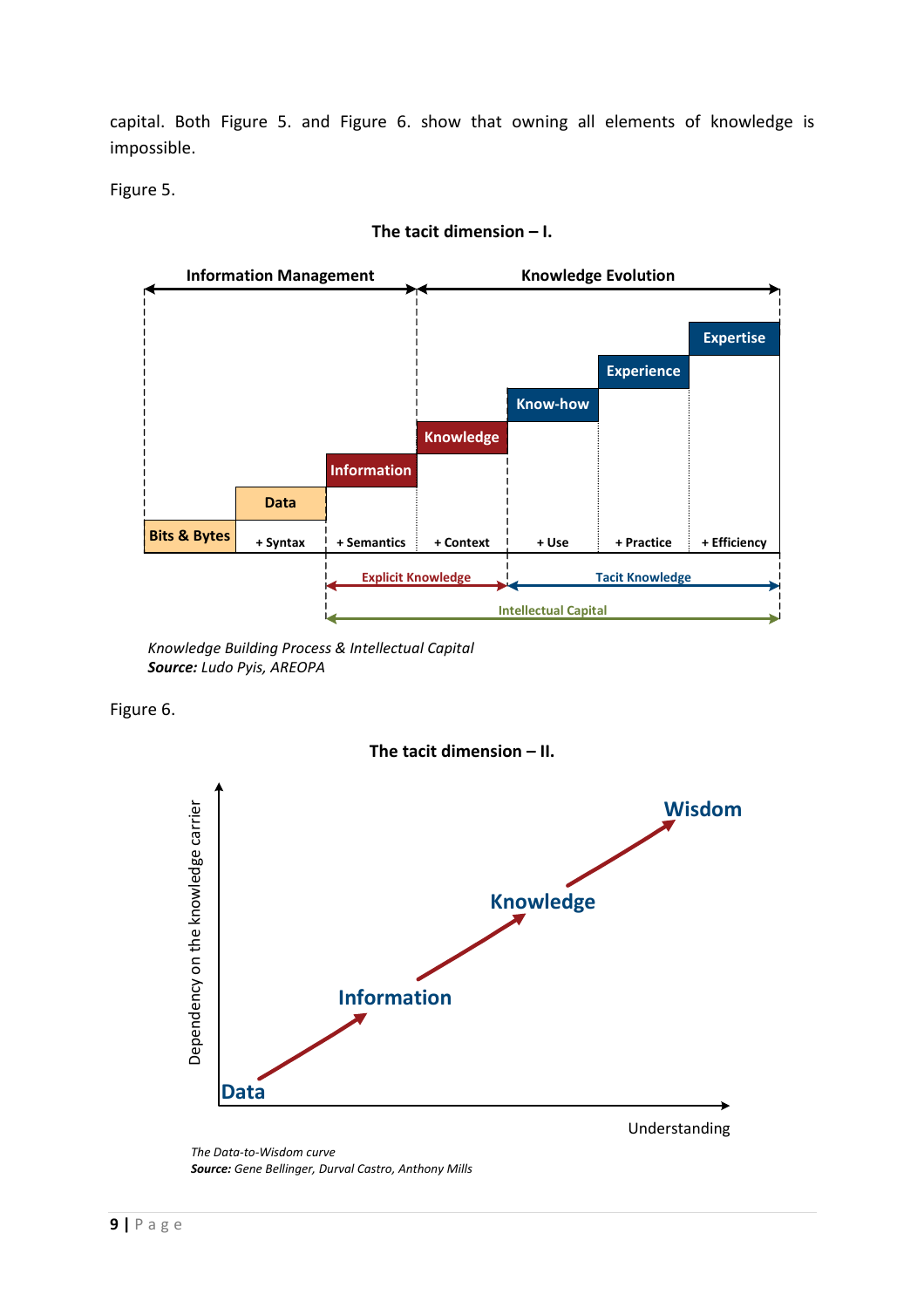From Pollányi we know that the greater the knowledge is the more personal and individual it becomes<sup>11</sup>. That means a big risk for the intellectual capital investors, because only bits, bytes and explicit knowledge can be owned without taking any risk. As personal knowledge increases, the value of the company does as well, however it is linked to the person who carries the knowledge. Likewise the deeper the knowledge is, the bigger the risk is that if the knowledge-owner (the employee) goes away the investor (the employer) will suffer grave loss. That is the reason why we should focus on the management of these new production factors which cannot be separated from knowledge management.

This dependency on the knowledge carrier could be even greater as client and organizational assets are also linked to the knowledge he/her possesses. Just think of the following. It often happens that consulting companies suffer loss in client assets when a good client follows the dismissed consultant to the new employer consulting firm. Another example is when the retirement or departure of some IT experts makes the system unusable and often results in a total ERP reengineering.

To summarize the main points of our thoughts we can say, that greater wealth needs bigger intellectual capital, but investing into intellectual capital also brings higher risk. In order to be able to effectively manage intellectual capital, the decision makers should face (and answer) the following questions:

- Where and how to invest into intellectual capital with maximal result and minimal risk?
- How to keep the value and the stability of the investment and how to avoid the risk of losing it?

To answer these questions, intellectual assets need precise measuring. How to measure intangibles will be described in the next chapter.

## UNEXPLORED MANAGEMENT AREAS

Science and efficient management begin with measuring.

Everybody is familiar with the well-known management slogan: "what cannot be measured cannot be managed". We think it is true only in the following form: "what cannot be measured cannot be efficiently managed". As we will show, there are some difficulties in measuring intangibles, which is the main reason why their exact measurement is only in an initial stage.

<sup>&</sup>lt;sup>11</sup> Pollányi: The Tacit Dimension.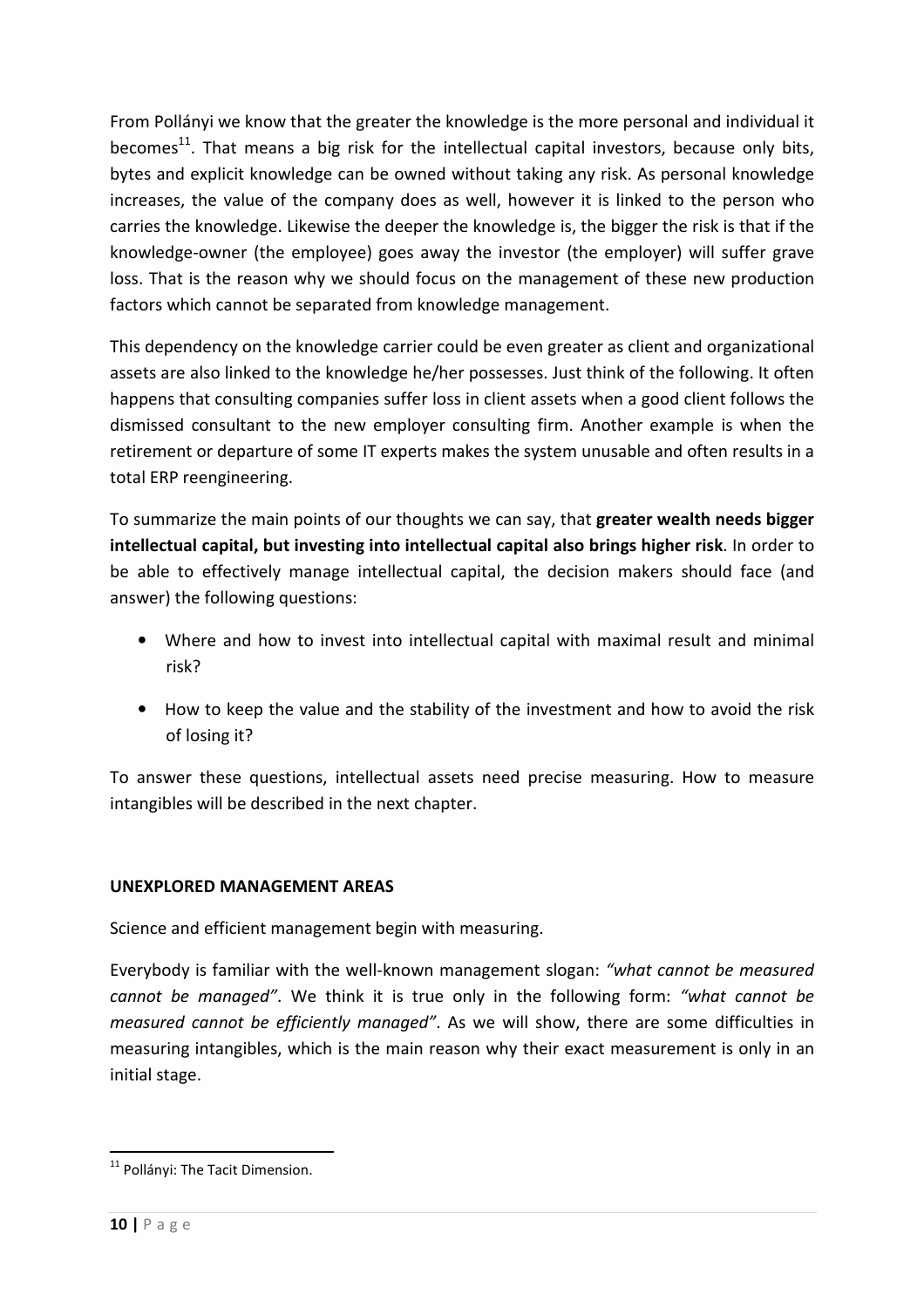To show the current status of intangible measuring methods, Karl Erik Sveiby's classification is the most convenient summary (see Figure 7.).

Figure 7.



Karl-Erik Sveiby's classification of methodologies to measure immaterial assets

As it's visible from this classification there is a large number of existing measurement techniques. Mr. Sveiby classified the measurement methods based on the approach and characteristics of each method. The two dimensions of the matrix refer to the level of measurement focus (aggregated vs. disaggregated) and to the type of the measurement (monetary vs. non-monetary). The different colours show the different measurement method categories: Market Capitalisation Method, Return On Asset Method, Direct Intellectual Capital and Score Card Method. The distribution and the position of the coloured boxes among the quadrants shows that certain methods refer to certain approaches (i.e. Direct Intellectual Capital methods are useful in case we want measure the monetary value at the components level).

Let's examine the quadrants separately! In the upper left quadrant the measurement is practically impossible, which means that it has no point to measure aggregated nonmonetary values. Significant results have been achieved in the design of measurement techniques belonging to the upper right quadrant. The company valuators have realized long ago that there is a difference between market and asset value of a company. The development and use of "Tobin's Q" methodology was its famous manifestation. "Tobin's Q"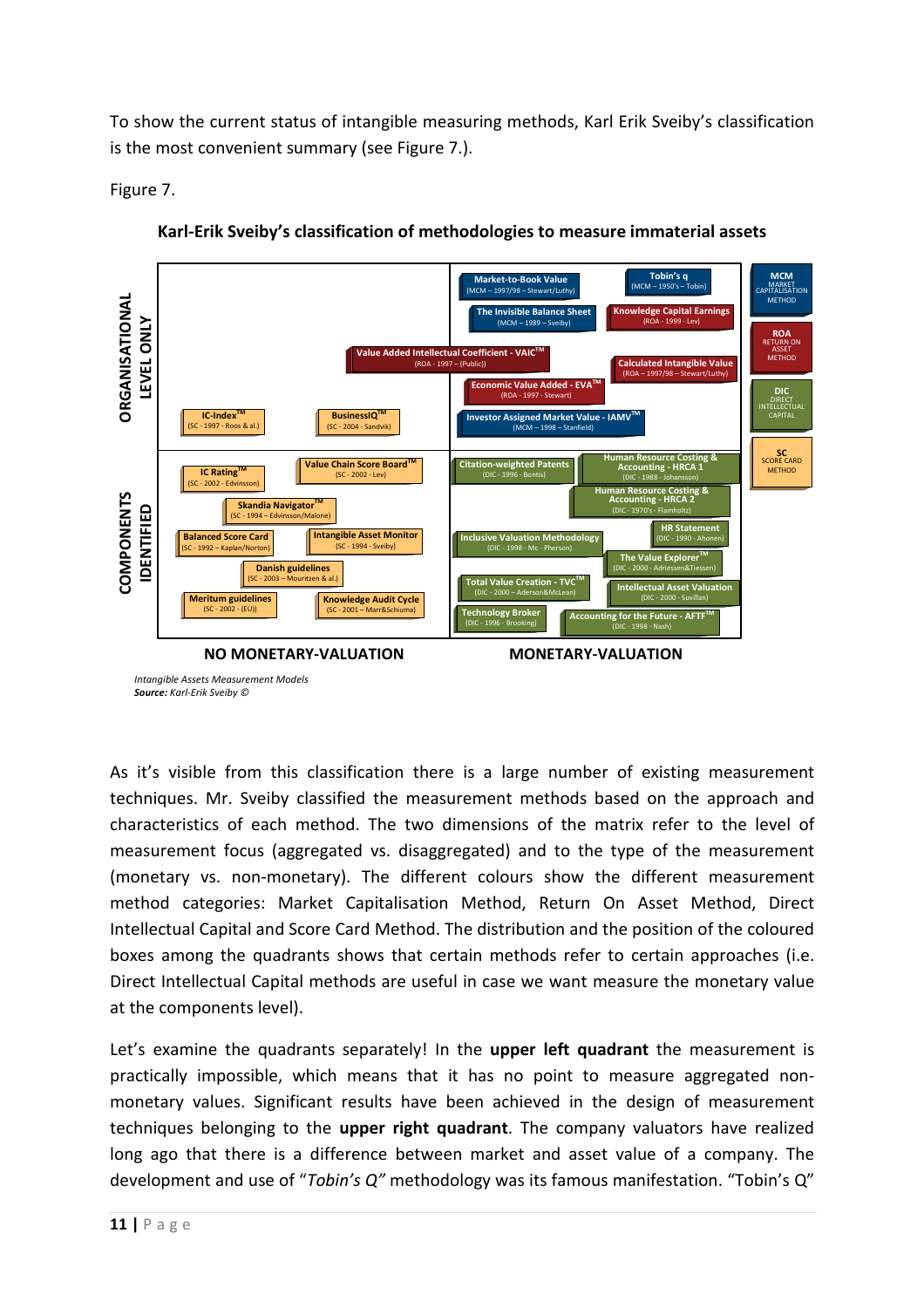basically analyzes the difference between the market value and the book value of the company in total monetary format. Actually, in everyday practice there are three popular methods to calculate the market value of a company. These are the following:

- 1. The market capitalization method (MCM): when the number of issued shares is multiplied by the market price of the shares, where this total amount is regarded as the market value of equity. For the calculation of enterprise value the market value of equity and the value of short and long term liabilities are combined.
- 2. The discounted cash flow method (DCF): when a company's forecasted future free cash flows are discounted by the cost of capital of a company and that is all added up.
- 3. The comparison methods: in cases when we both lack stock exchange information and the knowledge of the company's business plan, the appropriate way of valuation could be the one made on comparisons. In this case we need exact information about realized M&A transactions of similar companies, and we use these transactions' key indicators (for example EBITDA multiple) to apply these to our company valuation.

Any of these three valuation approaches provides us information about the market value of a company, from which we deduct the book value, and this gives us a rough calculation of the intellectual capital value.

The aggregate monetary approaches are not useful in everyday management because they only tell some information about the firm in total and do not give any help in answering detailed management issues. Despite this fact, these approaches have important contribution in attracting the attention of managers to the existence and importance of intangibles.

Tremendous effort has been made in the lower left quadrant. Several of these methods became widely known and highly popular. These methodologies are for example the Scandia Navigator of Edvinsson and Malone, the Intangible Asset Monitor of Sveiby, the balanced scorecard of Norton and Kaplan, the Koch-Schneider-Nagel model, the EFQM methodology, etc. Although these methodologies do not measure an exact value of intangibles, they create awareness in managers that intangibles should be managed. Besides, it provides guideline for managers about what to manage as intangibles or what kind of intangibles they should manage and control.

The biggest unknown field of intellectual capital calculation methods is the **lower right** quadrant. Although a lot of methodologies have been developed, there is not one widely accepted methodology to evaluate the separate, specific elements of intangibles.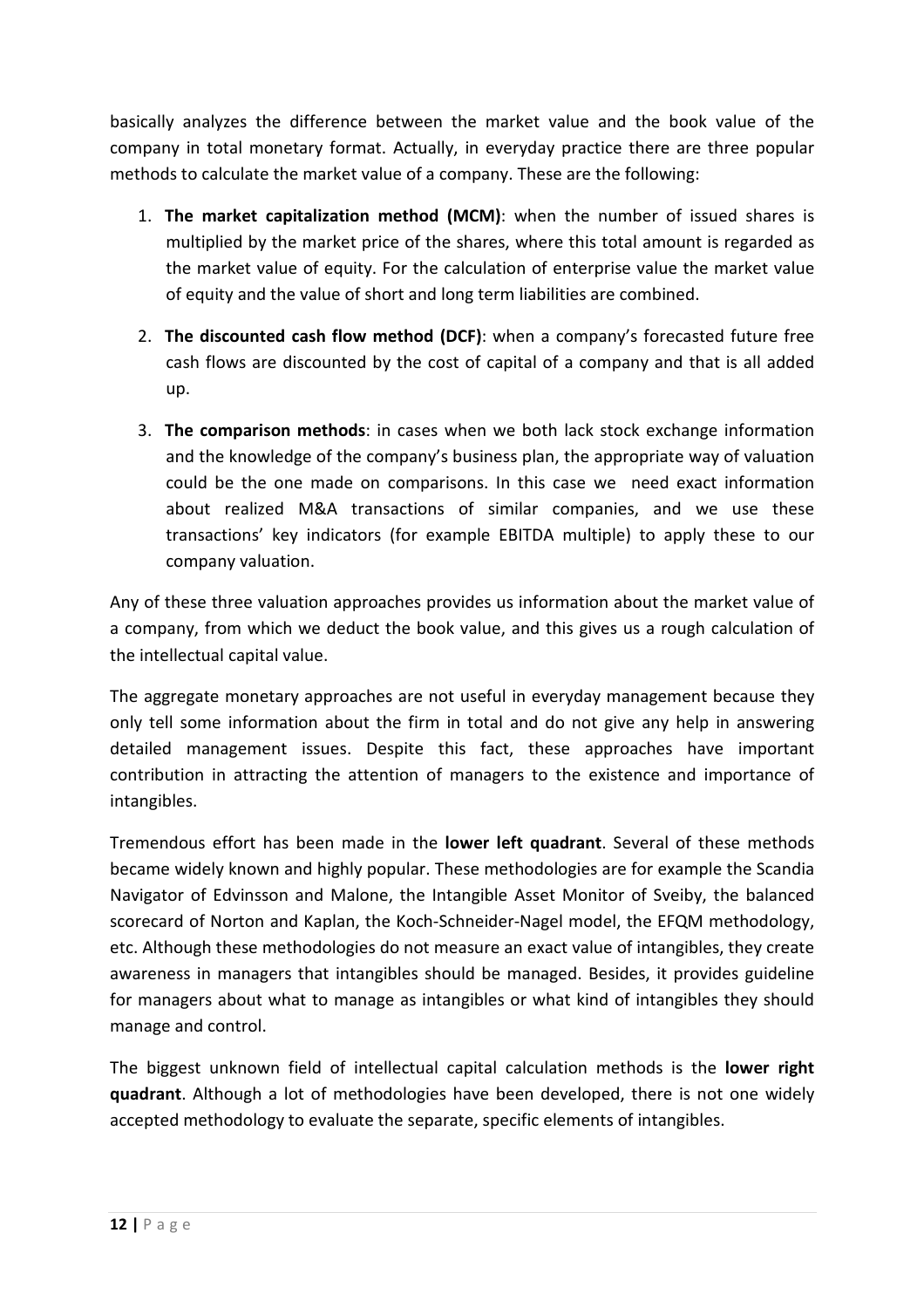There are continuous efforts to define accepted approaches for the measurement of disaggregated intellectual capital elements.

- Some efforts are made to measure the expenditures/costs which are invested in certain intangible assets. But the valuation from the cost side is far from being accurate. The value of an asset is rather determined by the generated future cash flows, than by the replacement cost of that asset. Moreover because of the interpenetration of different intangible assets, we cannot clearly connect the intangible assets and the future cash flows.
- The previously presented AREOPA model focuses on this measuring direction and has developed a set of econometric equations to measure the elements intellectual capital.

In spite of these attempts we already mentioned above, there is no widely accepted methodology which could measure the intangible elements separately and which could connect their calculated amount to the results measured by the upper right methodologies. The existence of total intellectual capital value we only know from already existing total asset models but we cannot show an approach that is summarizing it from bottom to top. With methods in the upper right quadrant we can guess their total amount, while with the scorecard methods we can link scorecard indicators to the focused intangible elements, which might show the improvement or decline of these asset elements. But we do not know anything exactly about their individual value.

We should recognize that in this field managers appreciate useful and reliable solutions. Without direct intellectual capital valuation methods managers cannot precisely answer the questions; where and how to invest into intellectual capital with maximal result and minimal risk, how to keep the value and the stability of the investment and how to avoid the risk of losing it?

In lack of precisely calculated answers, smart guesses can help in decision-making and managing the intellectual assets (Like the Intellectual asset monitor of Sveiby in Figure 8.).

If the percentage of image enhancing clients is constant and if the revenue per clients or the number of repeated orders grows, then the client asset base of the firm is more likely to be strong and powerful (see the first column in Figure 9). If number of repeated orders grow, if the rookie ratio is not declining, and if the employee satisfaction is constantly high, then we probably have stable intangibles and we do not face big risk of losing it (see the last raw in Figure 8.).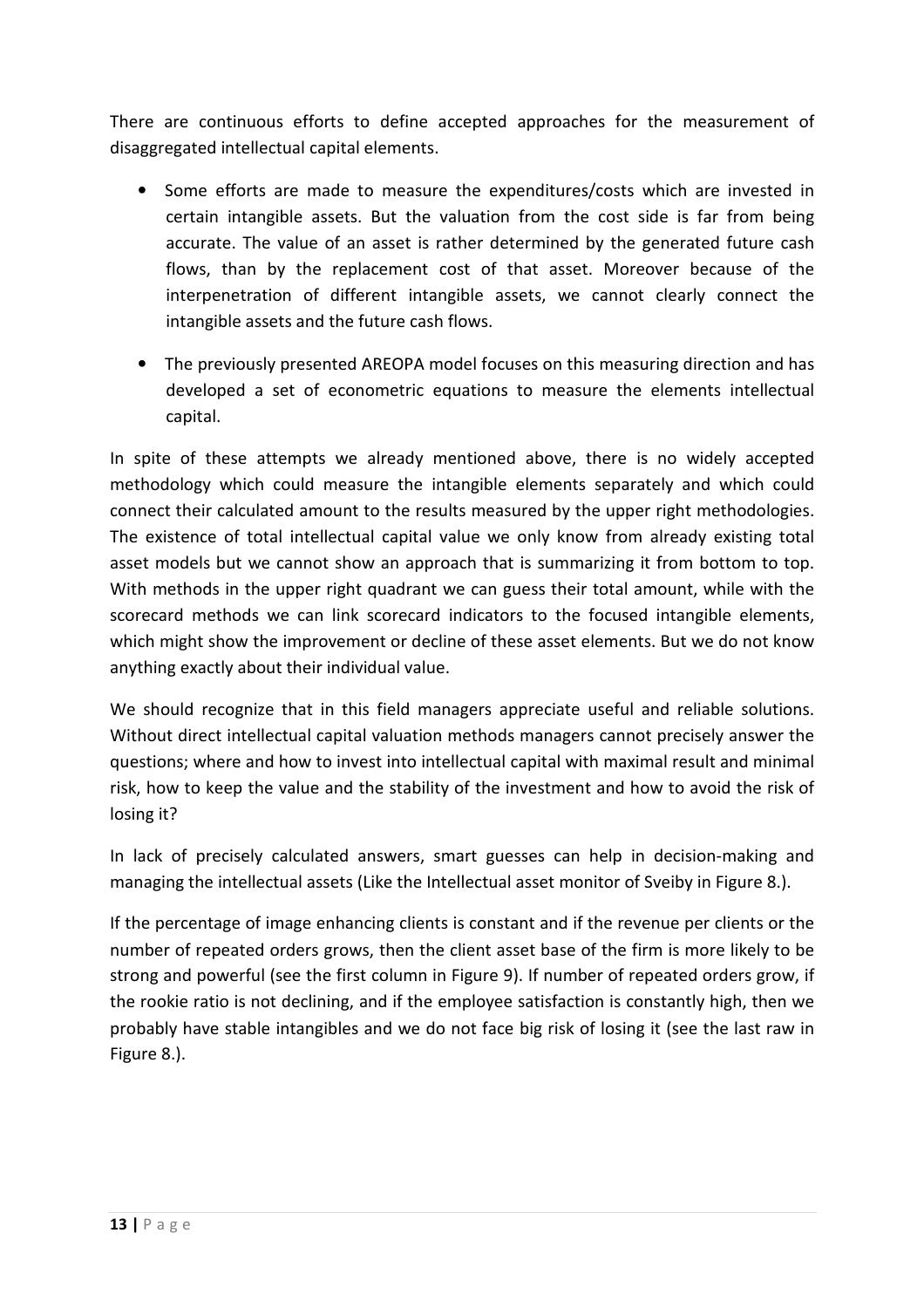## Figure 8.

# Sveiby's Intellectual Asset Monitor for CELEMI – an example for quick win scorecard method



These are all important reasonings and good starting points in decision-making, but they do not tell exactly whether we underinvested or overinvested in intellectual assets. Competition in business compels us to carefully balance our investments. However the scorecard evaluation is not the most precise measurement, still it is a good starting point and a feasible direction by giving help for managers when there is nothing else to reinforce intuitions and corroborate decisions.

Presently, the scorecard measurements are better and cheaper solutions and even more reliable quick wins, than the DIC calculations. But the future is theirs, as only DIC methods are able to reduce costs of erroneous management decisions and solve the careful balancing of investments in intangibles, just as it is more or less solved in the tangible world (see Figure 9.).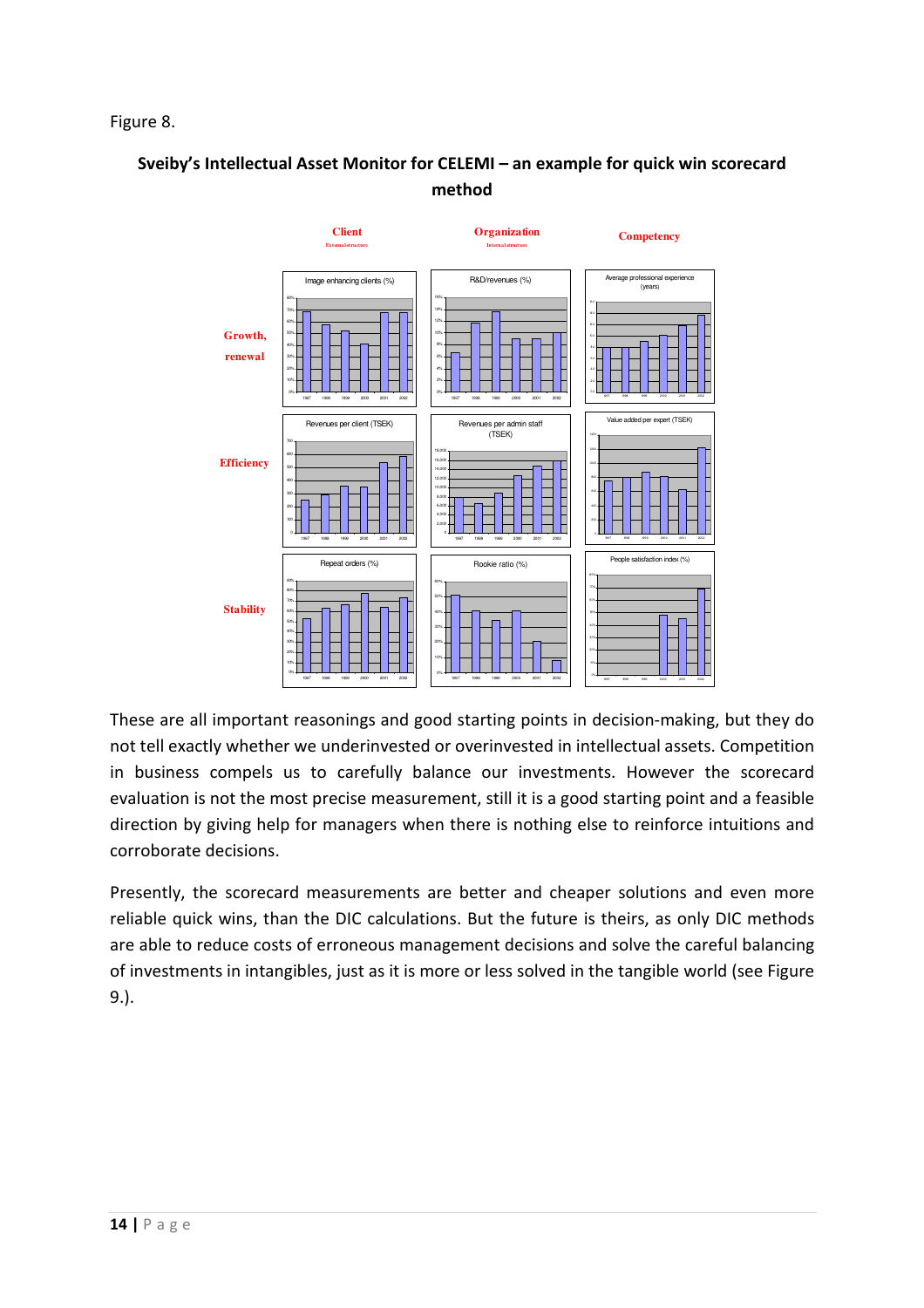

#### Scorecard vs. DIC measurements



#### PROMISING DIRECTIONS

Life and business do not stop. Managers do not have time to wait. They are compelled to act and they have to do it. What are the directions of development in intellectual capital management? Due to our practical experiences we believe that some directions could be far-reaching in the future. Innovation in the field of Intellectual Capital Management could possibly mean the followings:

- 1. Focusing on human resources controlling.
- 2. Connecting scorecards to processes.
- 3. Moving on from handling crowds of employees to managing individual employee profit centers.

## Focusing on human resources controlling

If production factors are carried by people, the controlling must be focused on human resources! But what does it mean exactly?

Traditional controlling is focused on organizations. The most popular controlling model - the master budgeting controlling model<sup>12</sup> - is principally based on the company structure. Only

 $12$  We have published several books and related business models in this field. Please refer to the reference list.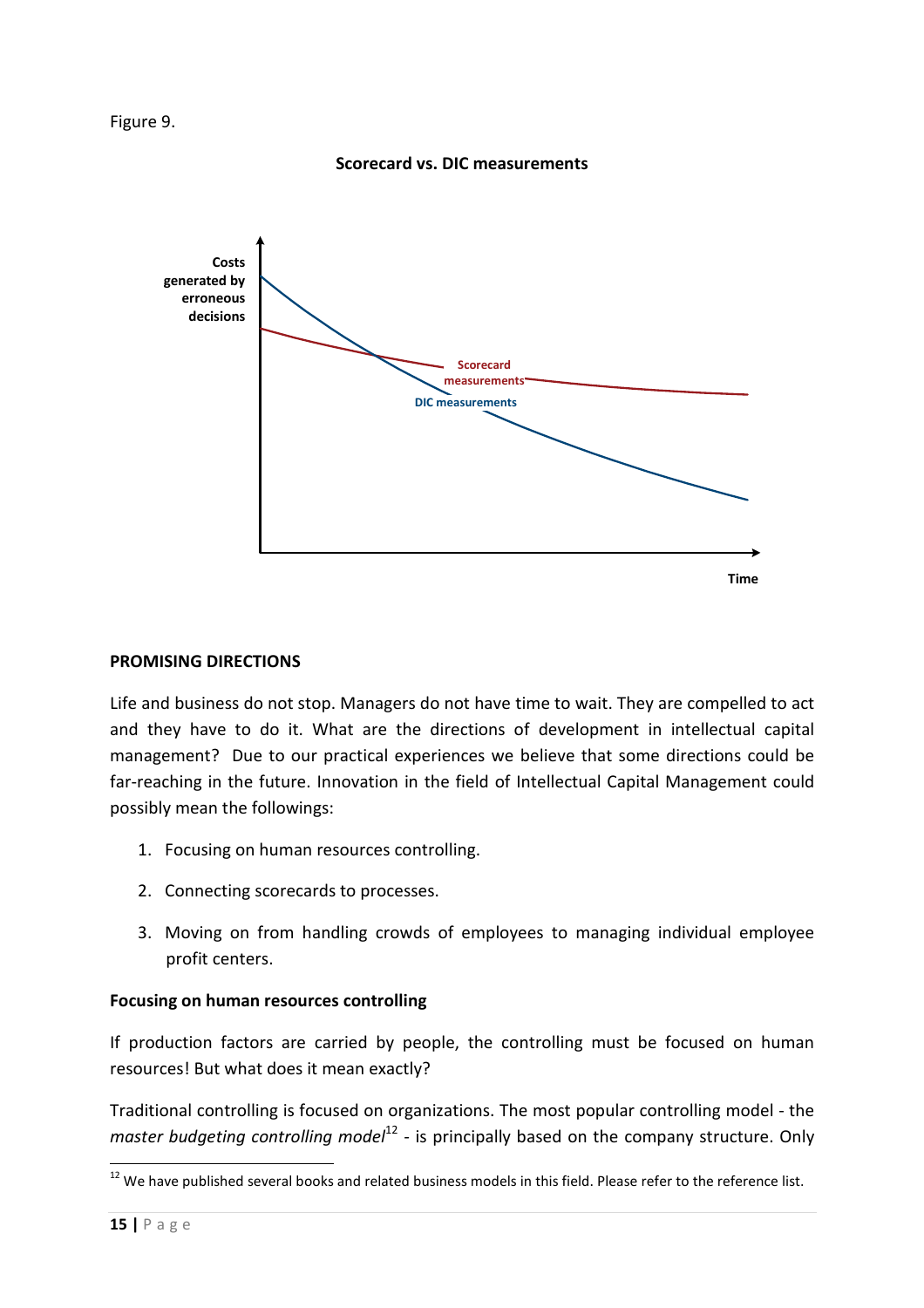the minority of the firms means an exception to this rule and instead of organizational structure it uses activity maps or process maps as the basis of developing effective controlling systems. In this way most controllers are only controlling departments as separated boxes – many times as black boxes – of a company and not the company as a whole. Thus they cannot do more than to act according to the "lawnmower principle:" if a department operates badly, than it must be regulated by cut in costs.

In reality, as the harmonizing of the external market to environmental requirements becomes more and more important, the real stakeholders within the firm gradually disregard the barriers of organizational structure, and pass over the problematic question of power and subordination. In this way they begin to give preference to the processes of the company. Corporate working processes are crossing the limits of organizational structures, and thus processes are rather relying on cooperation of people than on separate organizational units. The evolving of matrix organizations is a sign of this change in the way of business thinking.

As a consequence, the focus of the controlling should be taken from departmental level to the hand off process level<sup>13</sup>, where task are carried out by a person or by a group of people. On this level the performing people become the targets of controlling, and in this way real production factors become the target of management.

The process examining methodology on this hand off level is well described by the AREOPA TAPE model (see Figure 10.). If we follow the principles laid down in this matrix we secure the maximal client satisfaction, e.g. we promote the most efficient work processes which strengthen both the organizational and client capital.

<sup>&</sup>lt;sup>13</sup> Thinking processes could be examined on strategic level, on departmental level, on hand off level, on task level and even on motion level. For us here the hand off level is the relevant one, where the output is delivered by men to men, e.g. from hand to hand.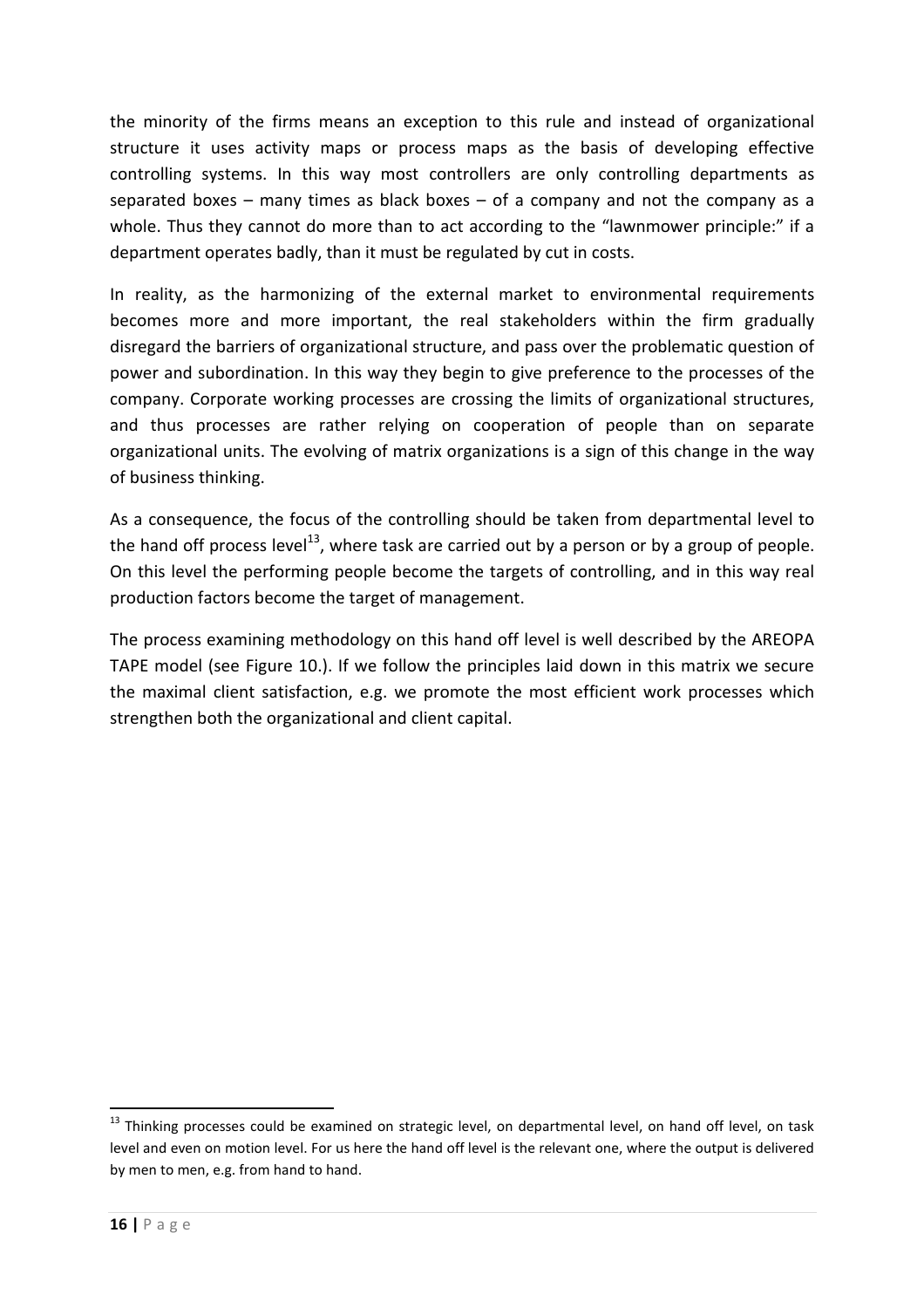## The AREOPA TAPE grid

|                                                                                       | <b>Timeliness</b>                                                                                                              | <b>Accuracy</b>                                                                                                             | Productivity                                            | <b>Efficiency</b>                                                                    |
|---------------------------------------------------------------------------------------|--------------------------------------------------------------------------------------------------------------------------------|-----------------------------------------------------------------------------------------------------------------------------|---------------------------------------------------------|--------------------------------------------------------------------------------------|
| <b>Product</b>                                                                        | Does the customer<br>get what he wants<br>and when he<br>expects it?<br>(being on time)                                        | Does the customer<br>get exactly what<br>he wants?<br>(correct specifications)                                              | Is there an<br>added value in<br>each process step?     | Is there any<br>rework in<br>the process?<br>How much of the work<br>must be redone? |
| <b>Process</b><br>information                                                         | Does the customer<br>get process<br>information when<br>he expects it?                                                         | Does the<br>customer<br>get correct<br>information?                                                                         | Does each<br>information element<br>have added value?   | Is information<br>varying according to the<br>moment?                                |
| <b>Treatment:</b><br>- Friendlyness<br>- Owning the problem<br>- Commitment to timing | Is the problem of the<br>customer being owned<br>at the moment he<br>expects it?<br>Is the customer being<br>treated friendly? | Is the problem of<br>customer being accepted?<br>Is there a commitment<br>to timing?<br>Are involved personnel<br>friendly? | Does the commitment<br>to timing create<br>added value? | Is the<br>execution efficient?<br>Does the process<br>executor keeps his word?       |

TAPE® grid Source: Ludo Pyis, AREOPA

This shift in the focus of controlling has a relevant effect on product, even if it is not the main output: future cash flows can be connected to hand off processes and because people can be directly connected to processes, hereby there is a considerable chance that people can be connected to future cash flow through processes.

#### Connecting scorecards to processes

It is always a big question in all scorecard projects from where the most appropriate indicators should come. The large number of cancellation of such projects shows that the problem is not yet solved.

On strategic level the indicators can be found more easily, but below that level we are often facing some bureaucratic distortions and when the major scorecard indicators are taken apart to individual indicators, they usually lose their strategy making power and often transformed to unpopular, unsupported administrative figures.

The solution can be found also on process level, when the scorecard indicators are selected after the careful analysis of the matching between strategic goals and working processes (Figure 11.).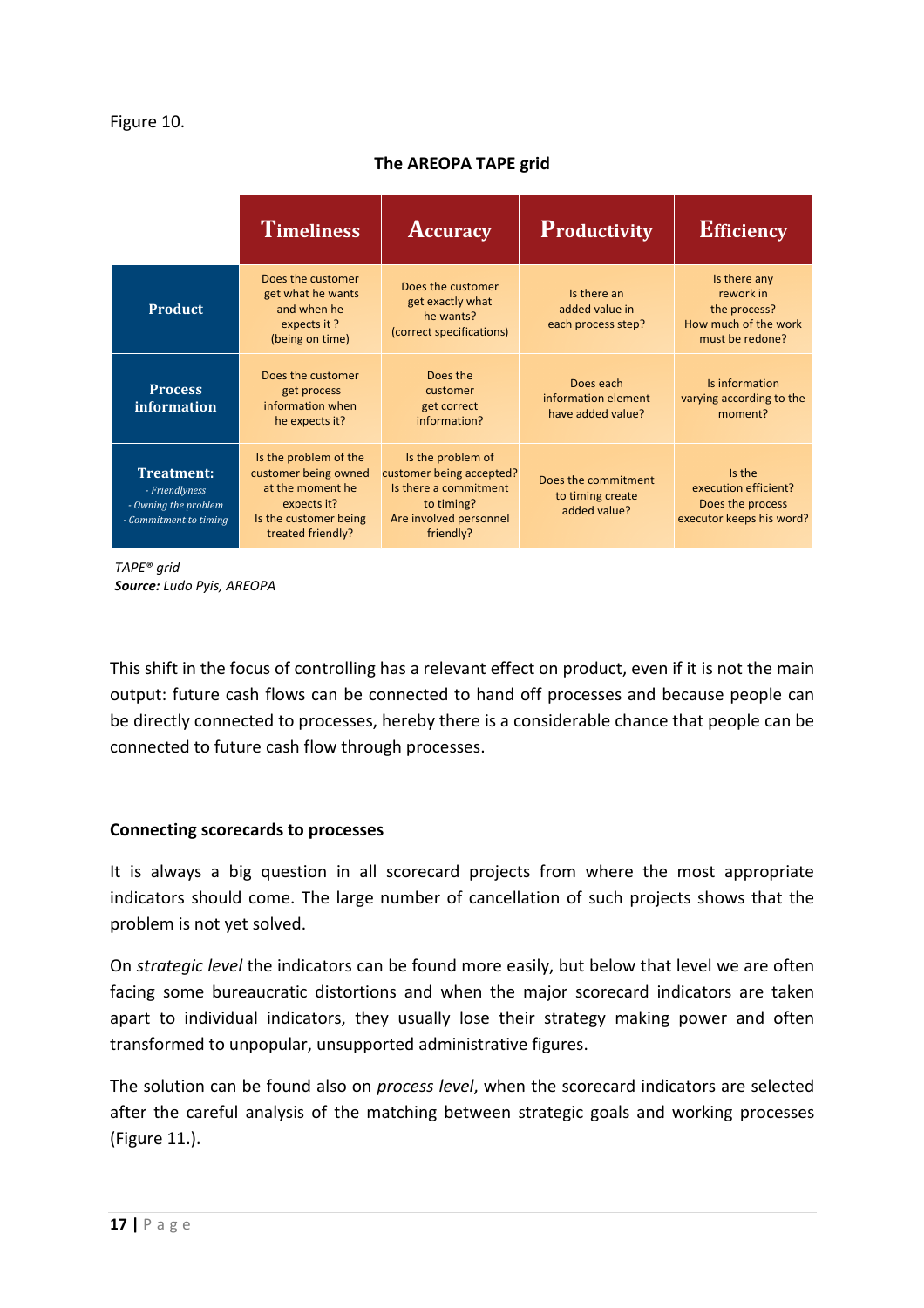### Figure 11.

### Connecting scorecards to processes





In this methodology we first define the strategic objectives and make a strategic map based on these goals. This also means that the strategic goals are arranged into a hierarchy. The next step of the exercise is the matching of the strategic objectives with the core business processes. The matching also means a gap analysis between the objectives and the current status. Based on the matching, development projects are defined. The development projects should cover the gap between the strategic objectives and the current status of the business.

If the processes do not support the strategic goals, obviously the strategic goals will not be achieved. That gives strategic significance to the indicators of the main processes, which means that this kind of indicators would never be bureaucratized. If everybody believes in a strategy, than they will feel and accept the importance of the indicators.

The other group of useful indicators comes from those projects which generate change in the working processes in order to promote the realization of strategic goals. The defined projects are the basic tools of changing the processes. So the most important project indicators become essential because without their fulfilment the strategy would not be achieved at all. In case of determining such indicators there is no danger of bureaucratization.

In case the previously described process is completed at the hand-off level, we get useful indicators to manage people and to connect them with the output.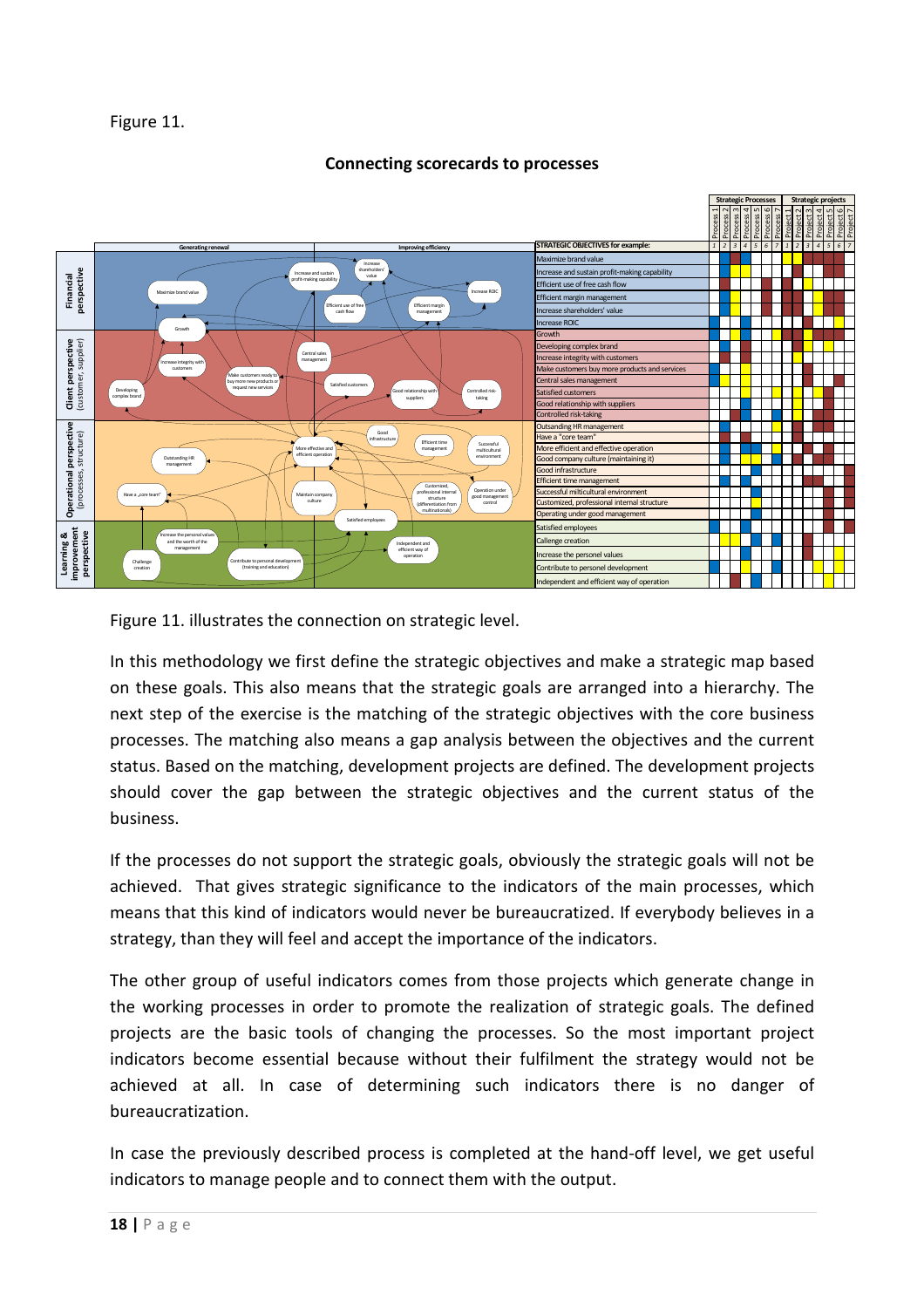# Moving on from handling crowds of employees to managing individual employee profit centers

In case our efforts are done at hand-off level of processes, we have to **differentiate people**, who are making creative work and those, who are only doing repetitive work. By doing that on this level we arrive to the task of selecting the real knowledge carriers, the owners of the new production factors.

Creative work always means solving something unsolved, doing something undone, hereby creating something new. On the contrary repetitive work means doing what is already solved and done before. These two approaches of work are different and cannot be controlled the same way.

Creative workers, in many cases, form a special group inside organizations. They actually do repetitive work, as well, but it is based on a previous creative work that was made by themselves using methods they haven't disclosed. This kind of work means a big risk for the investors, because the method and knowledge of solving problems is totally owned by the creative worker and cannot be duplicated.

The controlling of the repetitive work is well known from Taylor, whose name could sound familiar for most managers. (see Figure 12.).

Figure 12.



# Controlling employees doing repetitive work (The taylorian stop-watch)

In this case the manager determines the quotient of the time needed to produce one unit of production (unit can be a service delivery as well) and multiplies it by the number of units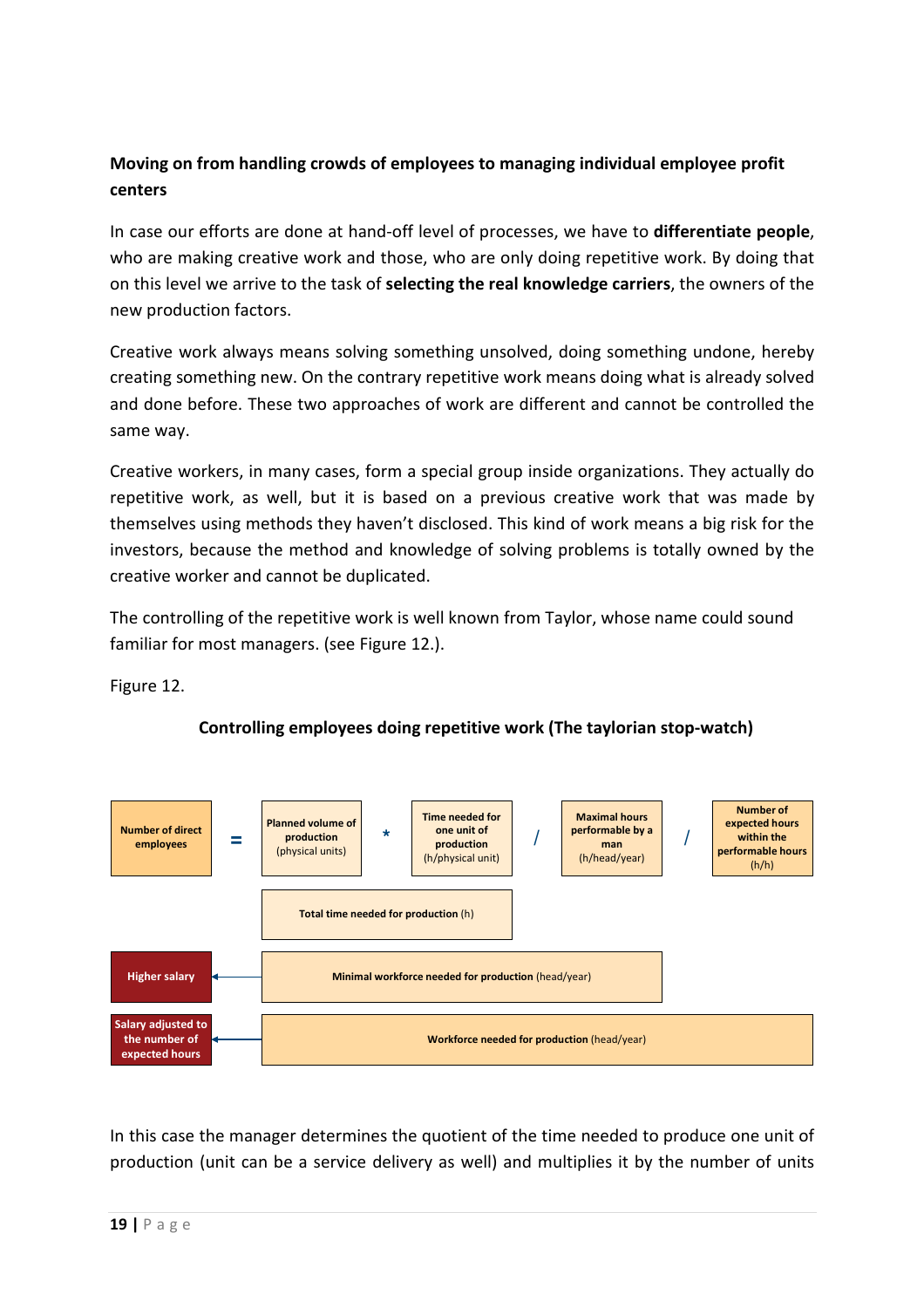produced. If the determined time is smaller than the working time, he can see it immediately and start to investigate the reasons. Creative work cannot be controlled this way, mainly because in creative work the key knowledge carrier cannot be controlled by a stop-watch. Creative workers can be only controlled by a period of time defined in advance. These creative workers often hear sentences, like: "You have this amount of time for the solution. If it is not enough, I will look for someone else who is able to solve it." The result is dismissal, which may sound very cruel, but this is the only way of controlling this kind of work. Let's see on Figure 14 how it is communicated politely!

Figure 13.



Controlling employees doing creative work (Time report)

As mentioned above people doing repetitive work can be easily controlled by the Taylorian stop-watch, but this cannot be done likewise in case of creative workers, where the utilization of stop-watch is impossible. For creative workers the time report is the real solution. The main thing what a time report should reveal is how much time was used for the unit or units sold and how much for other purposes. In this way managers can check the chargeability and control the creative workers.

In consulting companies, lawyer's offices, or well organized universities creative workers – even students – usually get some chargeability requirements. For example: "50 percentage of your time should be sold to customers!" "In three years you should make your PhD!" Until the end of May you should finish your exams!" These sentences are the same as the crude sentence above. A certain output performance is specified within a given period of time, which is only a part of the total determined time for a given person. This is called chargeability.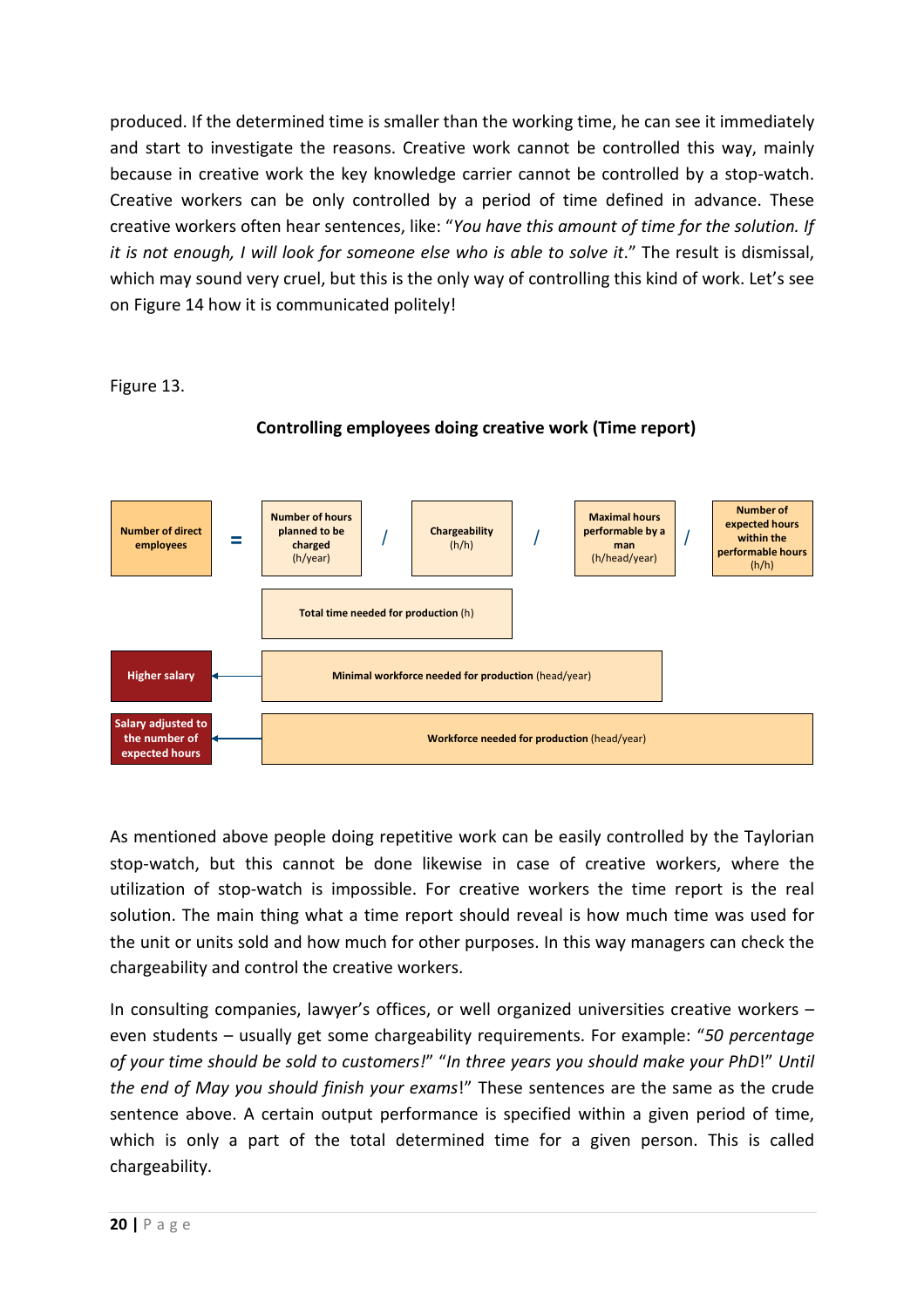Chargeability also means: "I connect your activity to the output, which is important to me." This way the managers are connecting the activities directly to output.

Activities can never be done without activity owners. By measuring the chargeability of a certain group of people, whom we select not to be handled as crowds, but as individual profit centers. The output required of the knowledge carrier could be evaluated, such as the costs he generates and the profit made by him. It means once again a further step in connecting some intangibles to the output, which is the main purpose.

In most organizations the Taylorian practice is the prevailing one, but this creative work system is gradually progressing in the form of special employee treatment programs which actually solve the specific controlling problems of knowledge carriers.

It seems that the time of modern human resource controlling systems in Intellectual Capital Management are forging ahead, which development should be acknowledged and supported.

## SUMMARY

During this paper we have briefly outlined the most important production factors and those related tendencies which have significant effect on management. We covered the definition of intellectual capital and we saw that the growing importance of the intellectual capital runs parallel to the growing importance of human factors. As intellectual elements get more focus, the management of the complex mix of production factors becomes more difficult. New reliable techniques are required for the continuous overview and management of intellectual capital. We cannot stop at the aggregate levels where monetary approach is more or less resolved; the details of intellectual assets should be grasped and understood. We saw that there are plenty of methodologies that are aiming to solve this, but there is still not available a widely accepted and known common approach. Until this issue is resolved, managers still face important questions, such as:

- Where and how to invest into intellectual capital with maximal result and minimal risk?
- How to keep the value and the stability of the investment and how to avoid the risk of losing it?

Despite the uncertainties investigated, we still see promising new directions and useful management techniques that might provide valuable support until the ongoing economic revolution produces its widely accepted methods. These promising techniques link intellectual asset management to processes, and utilize those valuation and scorecard methods that are already tested and well understood by the majority of economists.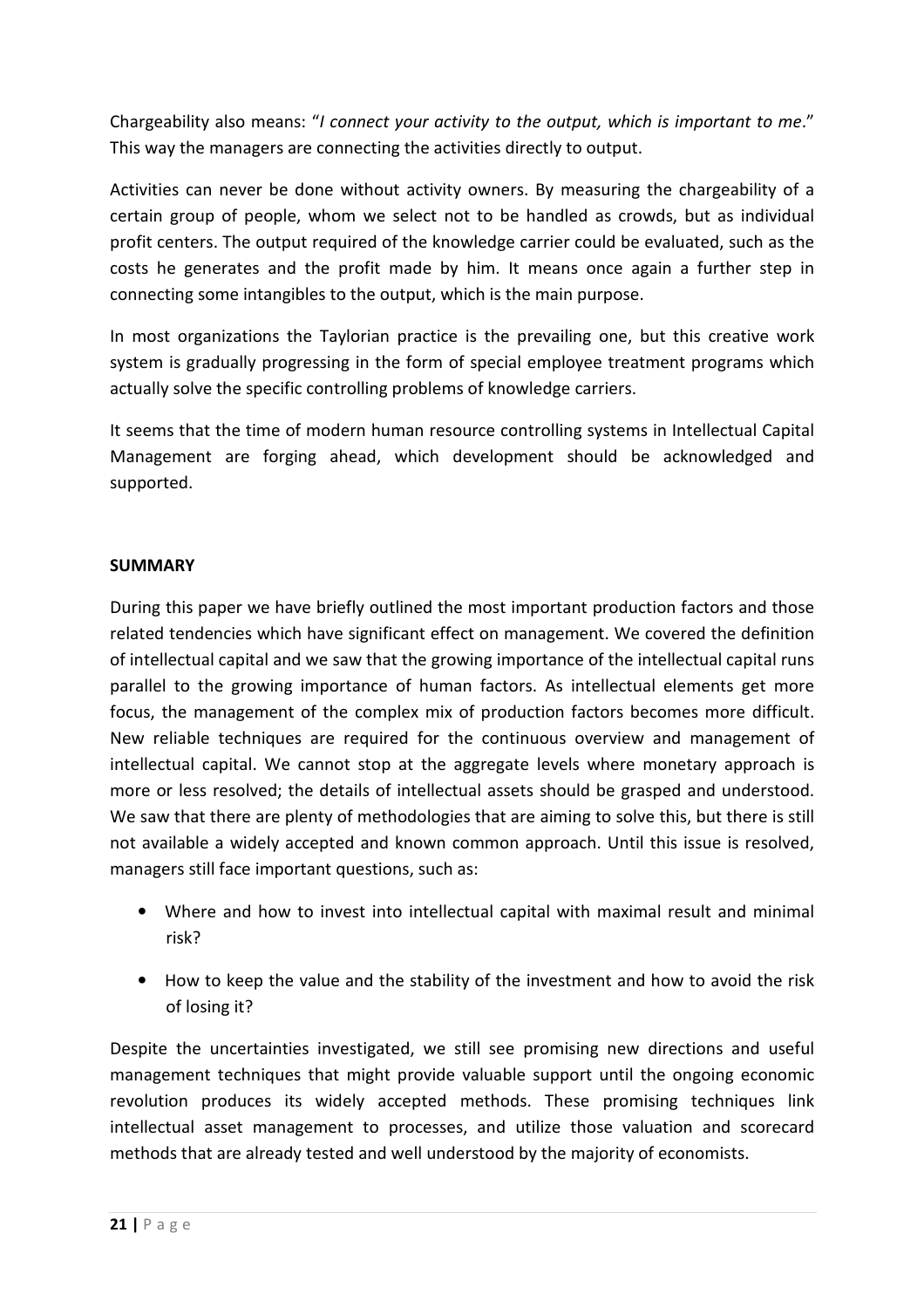#### **REFERENCES**

- Allee, Verna: The Future of Knowledge, Elsevier Science, USA, 2003.
- Lev, Baruch: Intangibles: Management, Measurement and Reporting, Brookings Institution Press, 2001.
- Brealey , Richard A. Myers, Stewart C. Allen, Franklin: Principles of Corporate Finance, McGraw-Hill/Irwin, New York, 2005
- Damodaran, Aswath (2001) The Dark Side of Valuation, Prentice Hall PTR, Upper Saddle River, 2001.
- Davenport, Thomas H. Prusak, Laurence: Working knowledge, Harvard Business School Press, 2000.
- Edvinsson, Leif Malone, Michael S. (1997) Intellectual Capital, Harper Collins, New York
- Bellinger, Gene Castro, Durval Mills, Anthony: Data, Information, Knowledge, and Wisdom, 2004., http://www.systems-thinking.org/dikw/dikw.htm
- Boda, György Peter Szlavik: Alternative Accounting to Manage Intellectual Capital; Electronic Journal of Knowledge Management (Vol. 5. Issue 1), Feb. 2007; www.ejkm.com
- Boda, György Szlávik, Péter: Kontrolling rendszerek [Controlling Systems], KJK-KERSZÖV Jogi és Üzleti Kiadó, 2005., ISBN 963 224 842 2
- Boda, György: A tudástőke kialakulása és hatása a vállalati menedzsmentre [The evolution of knowledge capital and its impact on management], 2005., Phd dissertation
- International Accounting Standards 2003, IAS 36 and 38
- Juhász, Péter: Az üzleti és a könyv szerinti érték eltérésének magyarázata Vállalatok mérlegen kívüli tételeinek értékelési problémái [Explanation of deviations between market and book value], Phd dissertation, Budapesti Közgazdaságtudományi és Államigazgatási Egyetem, 2003.
- Kaplan, Robert S. Atkinson, Anthony A.: Advanced Management Accounting.
- Kaplan, Robert S. Norton, David P. (2004) Measuring the Strategic Readiness of Intangible Assets, Harvard Business Review, 2004 February.
- Kaplan, Robert S. Norton, David P. (1996) The Balanced Scorecard, Harvard Business School Press, Boston, Massachusetts
- Mills, Roger W. (1998) The Dynamics of Shareholder Value The principles and Practice of Strategic value Analysis, Mars Business Associates Ltd., 256 pages.
- Pulic, Ante: Measuring the Performance of Intellectual Potential, www.antepulic.com
- Ridderstrale, Jonas Nordström, Kjell A.: Funky business: Talent makes Capital Dance, Pearson Education, 2000.